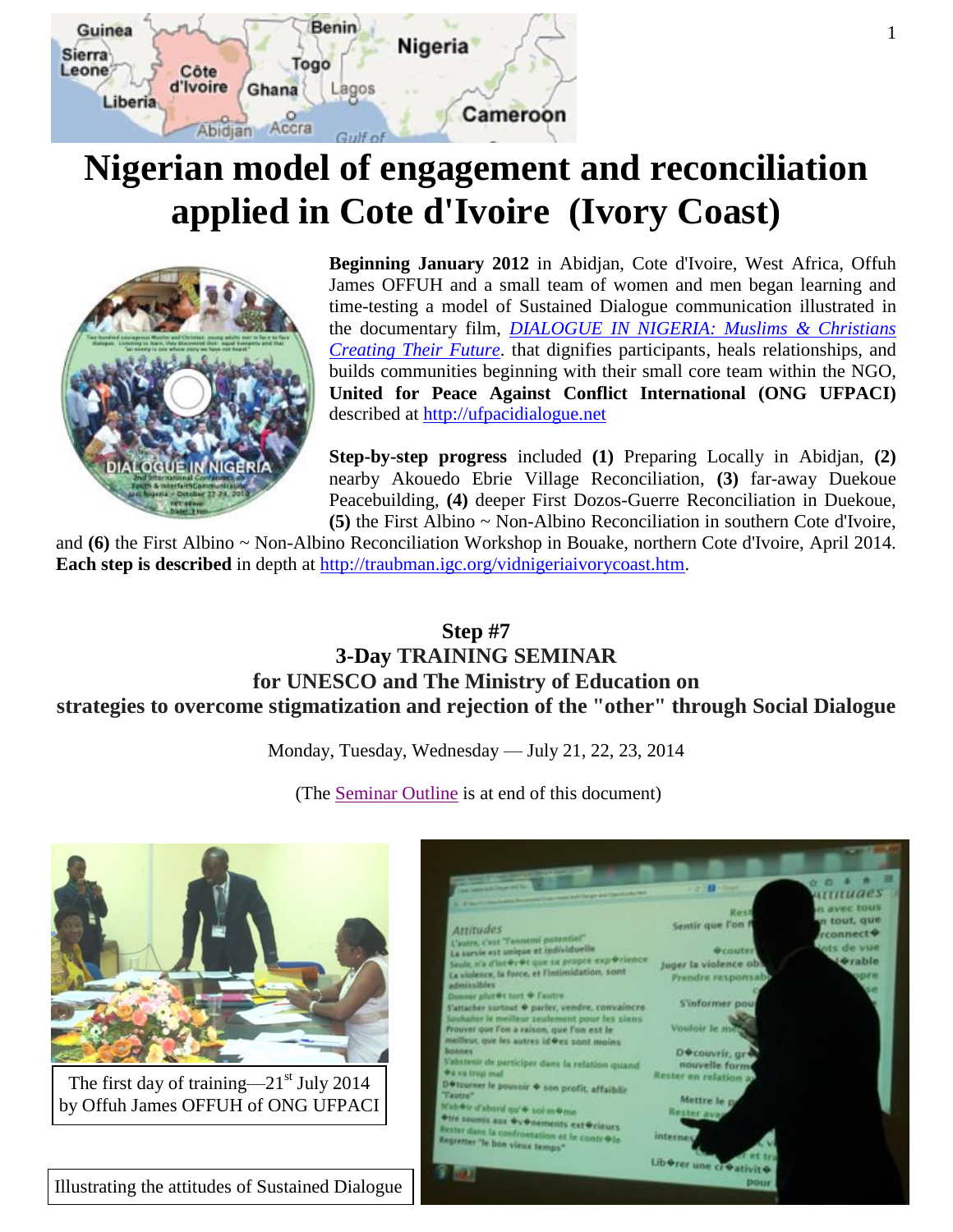



**Co-sponsors** (1) Abidjan office of UNESCO and (2) Cote d'Ivoire Ministry of Education invited Offuh James OFFUH of (3) United for Peace Against Conflict International (ONG UFPAC) to facilitate this 3-day training for participant-representatives of the Ministries of Justice, Security, Education, Family Planning and Handicaps, and Interior. Also included were the Teacher's Association and other NGOs.



COULIBALY Mamidou, OFFUH James, and AKISSI Valere | GNAMIEN Louis Patrice, KONE Yacouba, and OFFUH James

**The purpose** was to begin popularising this module-approach of Sustained Dialogue for intercultural civic communication as remedy for prejudice and discrimination, and to insure just, safe, and equitable society.



Madame Haidara and colleagues from the Ministry of Education studying the rationale for Dialogue



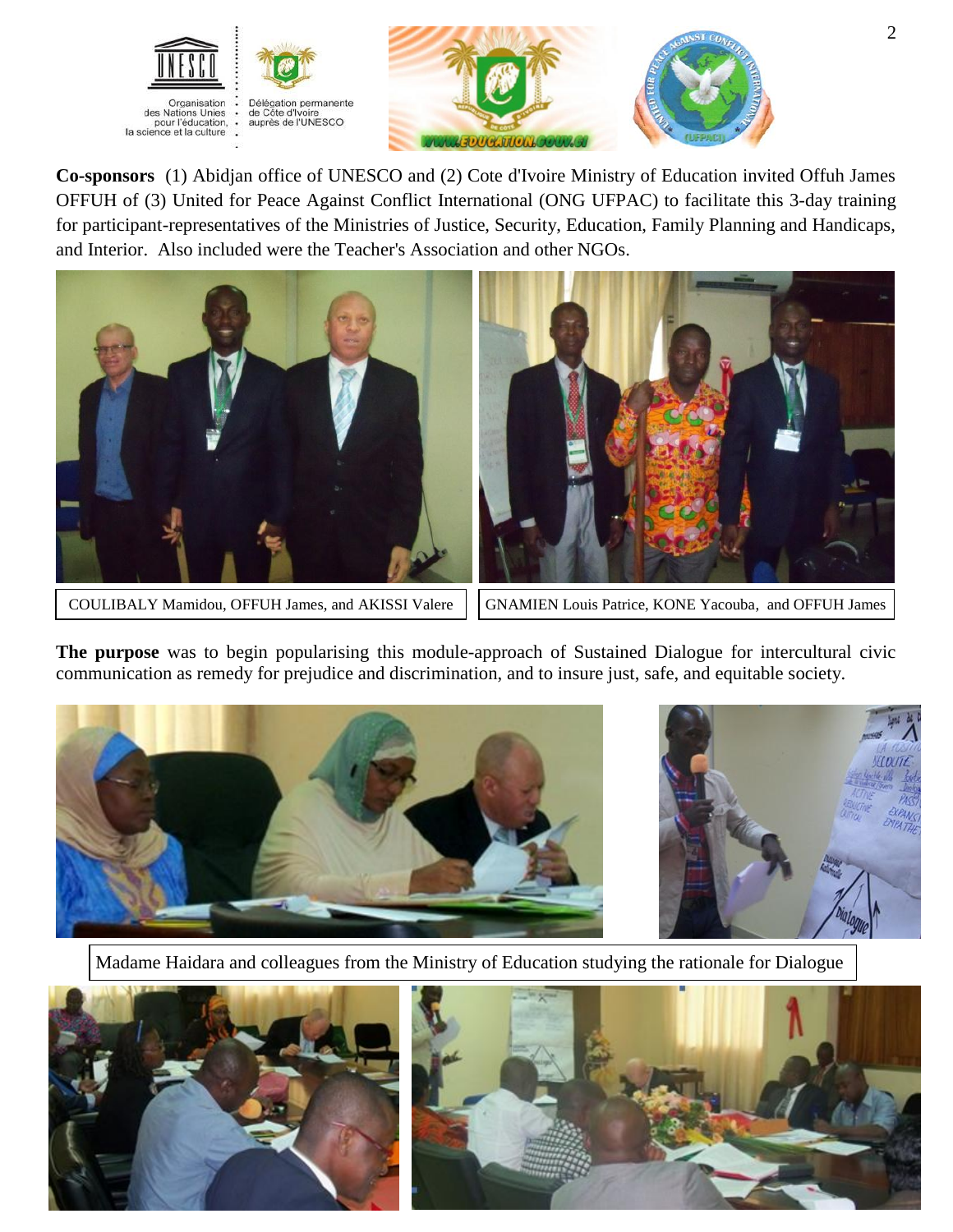

In the **Perspective Squares Exercise** participants see 16, 17, 18, 40, and other numbers of squares then realize:

- 1) other people have surprisingly diverse perceptions and views of life.
- 2) there is more than one way, my way, to see a situation.



#### **Masks and Culture Exercise**

- 1) Discover how one's culture shapes, influences, and conditions personal responses to life.
- 2) Increase self-awareness and closeness to one another by opening a window to oneself.
- 3) Awaken to common challenges universally faced in all cultures.



Screening film of Dozos-Guerre Tribal Reconciliation in Duekoue, Cote d'Ivoire, faciliated by UFPACI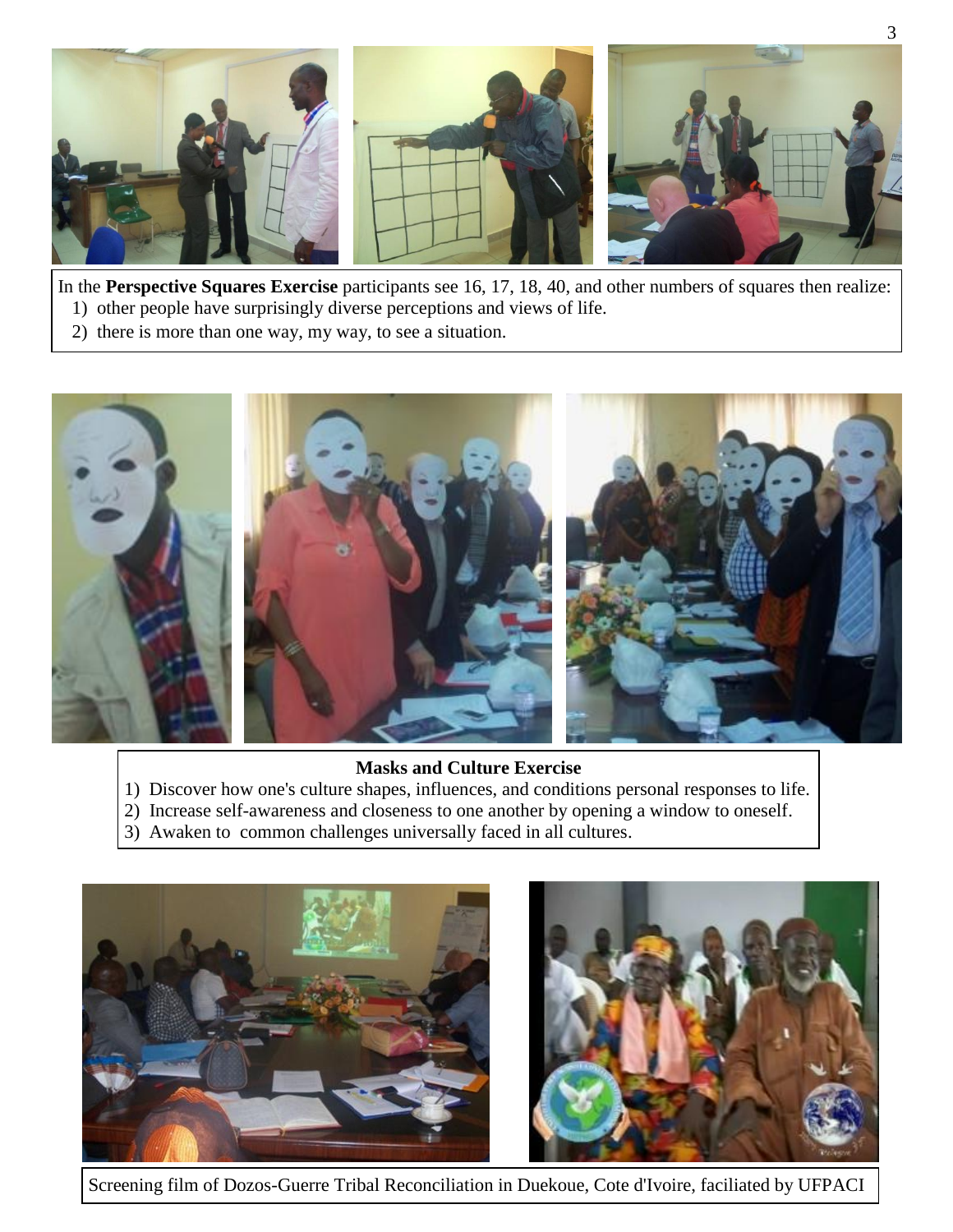

OFFUH James and Epouse HAIDARA, Project Director of the Ministry of Education



KOUAKOU Sui representing the Inspector General of National Education (IGEN) and OFFUH James, President and Founder of ONG-UFPACI



## **Communication Habituelle**

| 100%     | Se Préparer  | 100%          | 100%      | Preparing | 100%    |
|----------|--------------|---------------|-----------|-----------|---------|
| Attentif | à Réagir     | Réagir        | Attentive | to React  | React   |
|          | Dialogue     |               |           | Dialogue  |         |
| 100%     | Ecouter pour | 100%          | 100%      | Listening | 100%    |
| Attentif | Apprendre    | Se Renseigner | Attentive | to Learn  | Inquire |

Third Day workshop illustrating Usual Communication VS Dialogue Communication for combined participants from UNESCO, Ministries of Education, Justice, Interior, and Security, and advocates for families and handicapped persons.

## **An Experience of Face-to-Face Dialogue**

**Usual Communication** 

- 1) Each person shares her or his life's narrative and relate to others.
- 2) Participants experiences a new quality of listening-to-learn as well as being heard, while discovering that "an enemy is one whose story we have not heard."
- 3) Both listener and speaker are dignified.

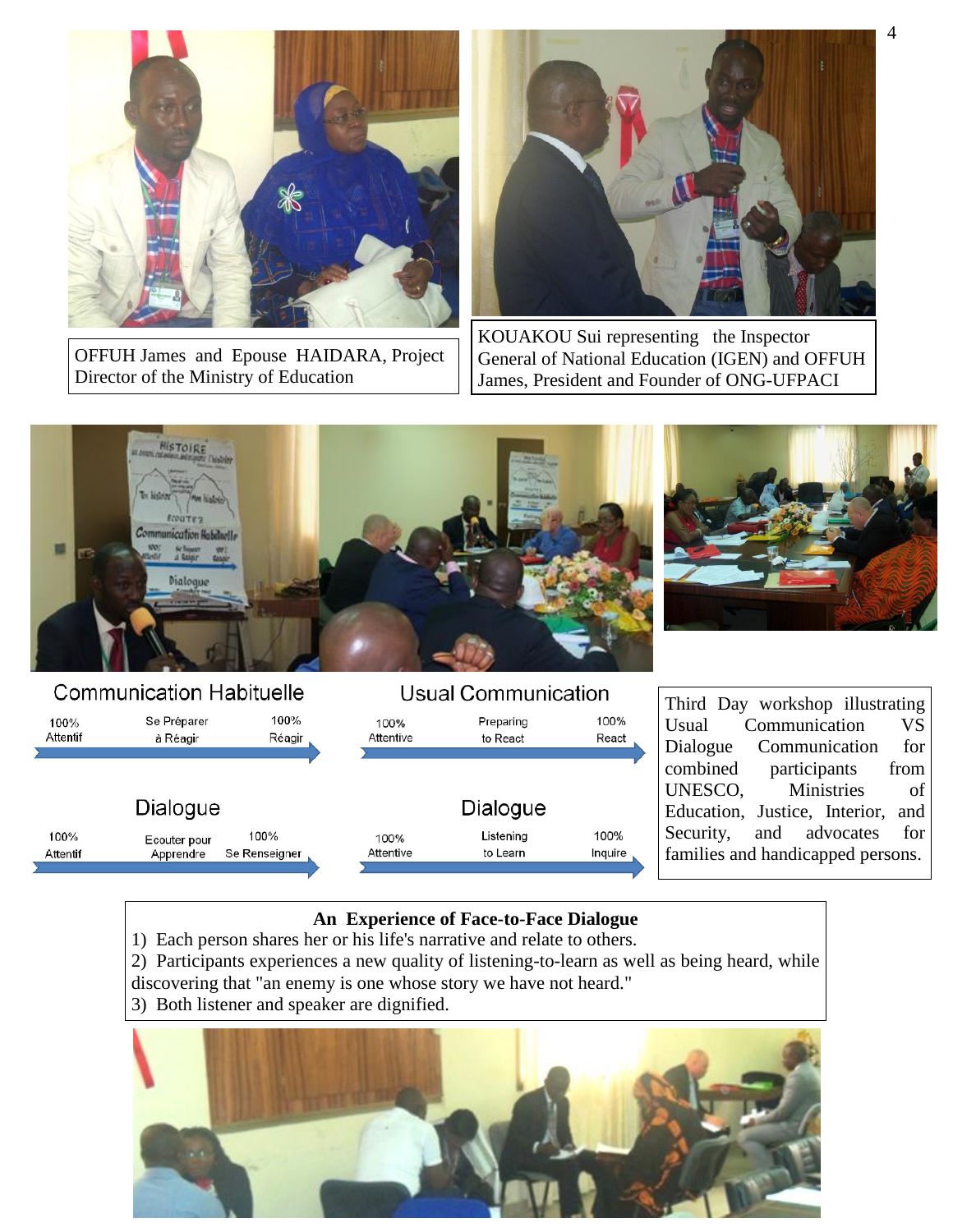

After experiencing a new way of communicating, participants responded with what had personal meaning for them while listening and being heard between partners.





GHEHI LASSO FILBERT, President of the HIV/AIDS VICTIMS groups, says "NO" to stigmatization and discrimination preventing their socio-economic inclusion.



COULIBALY MAMIDOU, President of Albinos: "We suffer this stigmatization and discrimination. Let it stop. We are excluded economically and socially."



KONE Yacouba, President of the Physically Handicapped Association of Cote d'Ivoire,<br>saving "NO" to saying "NO" to stigmatization and discrimination, and asking for joint efforts to address the issues confronting the DIGNITY of those living with various handicaps. He pleads for education that sensitizes the public and creates many interactive platforms as UFPACI is doing for the Albinos. Such face-to-face engagements will indeed reduce exclusion and create community.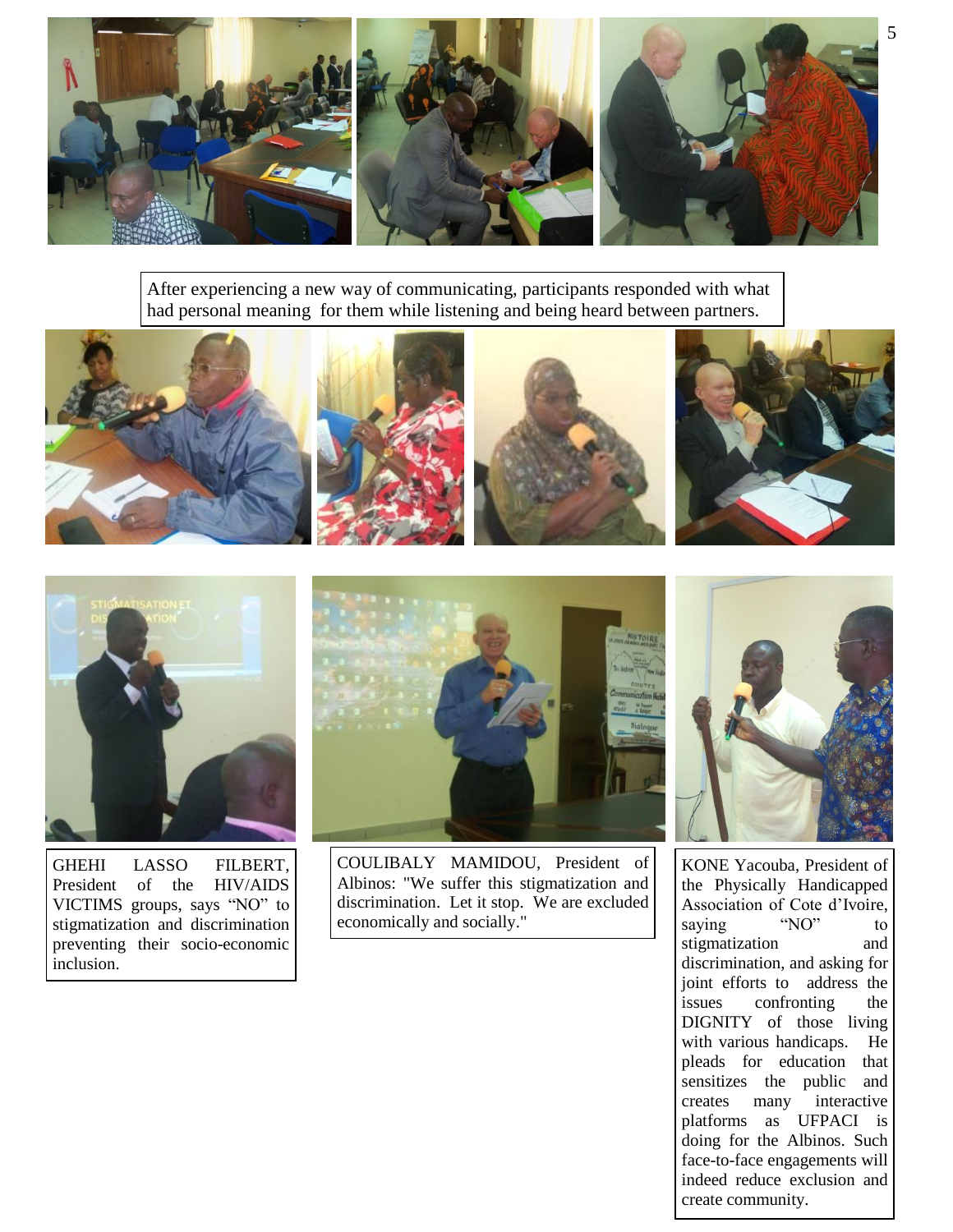

After the victims of stigmatization and discrimination narrated their different, pathetic life stories, OFFUH James, President of ONG-UFPACI, encouraged the participants to join efforts creating a new Humane Community Society without stigmatization and discrimination. He proposed a place where Love will become the predominant human function and where every human will feel secure, respected, dignified, and honored. This can only be possible with the new culture of Sustained Dialogue, giving all citizens equal voices, and loving all without distinction of race, religion, culture, or social or political identification.



Closing Candle Lighting Ceremony symbolizing shared accomplishment and solidarity in purpose

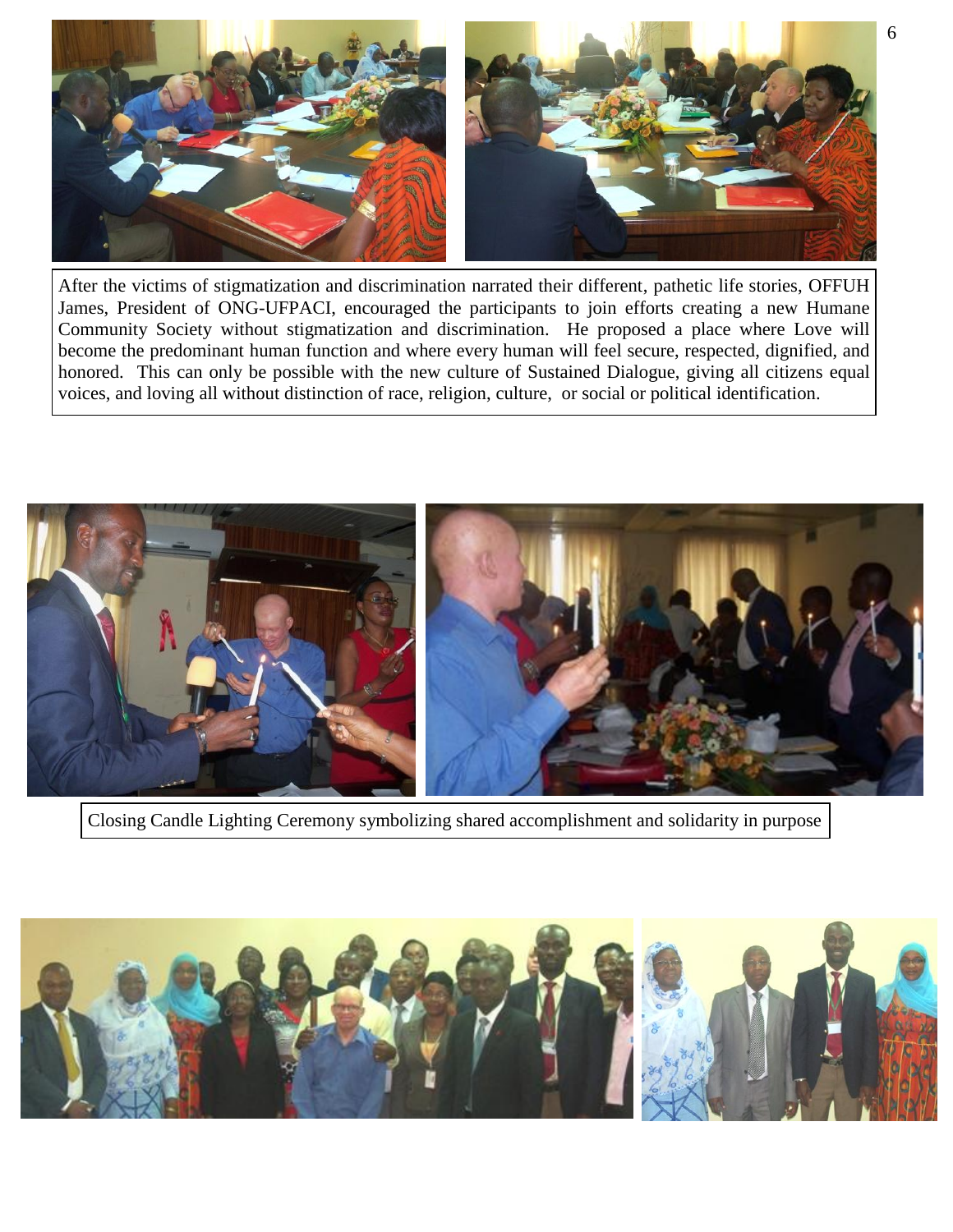



**[\(Return to top\)](#page-0-0)**

# **SEMINAIRE DE FORMATION sur les stratégies de lutte contre la**

# <span id="page-6-0"></span>**stigmatisation ou le rejet de l'autre à travers le DIALOGUE SOCIAL**

Lundi – mardi – mercredi 21-22-23 Juillet. 2014

## **THEME** : RENFORCEMENT DE LA COOPERATION ET CONPREHENSION MUTUELLE INTERCULTURELLE

**OBJECTIF** : Former des médiateurs pour la résolution des conflits.

- a. Apprendre à se maitriser à l' égard des autres dans des situations de conflits.
- b. Acquérir des techniques pour désarmer un ennemi dans une situation conflictuelle.
- c. Apprendre à éviter la discrimination au sien de la société et en milieu scolaire, transformer les ennemies en partenaires et les situations de confrontation en coopération.

## **1 er JOUR**

**08h30-9h00** : accueil des participants

**09h00**- **9h30** : Cérémonie d'ouverture :

-Intervention du Représentant de l'UNESCO à Abidjan. (30mn)

-Intervention du Représentant du MENET -- Ministre de l'Education Nationale et de l'Enseignement Technique (15mn)

- Exposé de cadrage (15mn)

**09h30**-**09h50** : Imprégnation des activités déjà menées par L'ONG-UFPACI

**09h50**- **10h10**: pause - café

**10h10**-**11h00** : Premier cours : la Dynamique du dialogue interculturel dans la prévention de conflit violent et la consolidation de la paix.

Sous-titre 1. : comprendre les attributs du dialogue social.

**11h20**-**12h 30** : Deuxième cours : Lignes Directrices du Dialogue: Substituer le mot Confrontation par le mot Coopération.

Sous-titre 2 : a. Pourquoi le Dialogue ?

- b. La Communication.
- c . L'Engagement.
- d. La différence entre le Dialogue et le Débat.
- e. Écouter, parler, Découvrir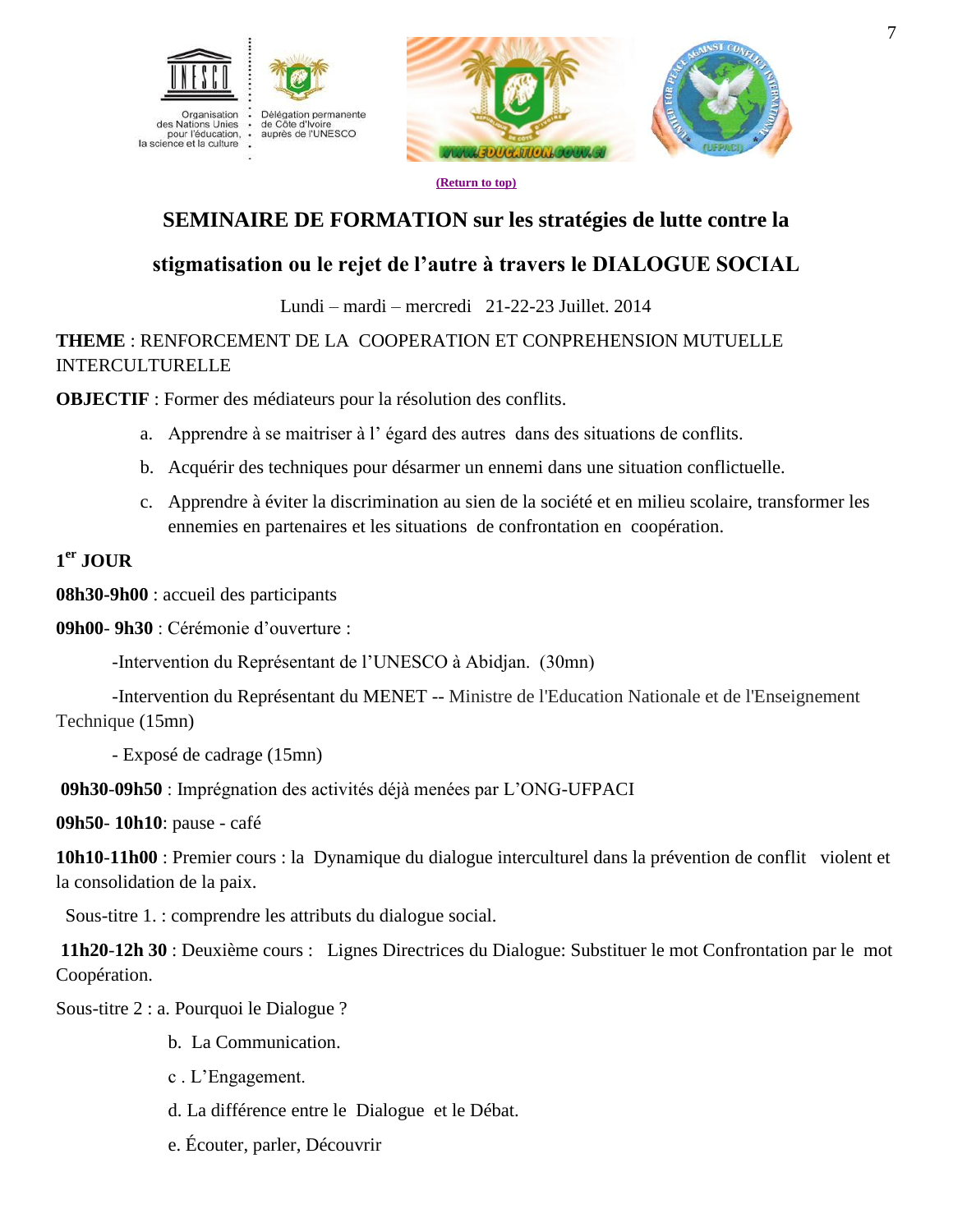**12h30**-**13h30** : DEJEUNER

**13h30**-**14h30** : Troisième cours : Les Cinq étapes du processus de paix social.

**14h30**-**16h 00** : Projection de film

#### **2eme jour** :

**8h30**-**10h00** : DEBUT DES ATELIERS- étude de cas

Quatrième cours : Démonstration du dialogue rationnel à travers des exemples pratiques et des illustrations graphiques.

**10h**-**10h20** : pause- café

**10h20**-**11h30** : exercices pratiques en communication civique interculturelle

**11h30**-**12h30** comprendre les traumatismes causés par la discrimination

Les outils pour la guérison des douleurs émotionnelles

**12h30**-**13h30** : DEJEUNER

**13h30**-**14h30** : soutien psychologique et social comme thérapie psychosociale

**14h30**- **16h00** : exemples pratiques

#### **3 ème jour**

**8h30**-**9h 30** : communication personnes vulnérables

**9h30**-**10h30** : communication personnes vulnérables

**10h30**-**10h50** : Pause café

**10h50**-**11h50** : communication personnes vulnérables

**11H50**-**12h30** : Evaluation et assimilation

**12H30**-**13h30** : Déjeuner

**13H30**-**15h00** : Projection de film

**15h00**-**16h00** : Clôture et Pause Photo

Réalisateur : OFFUH James

Président Fondateur ONG-UFPACI

Spécialiste en Gestion de conflits, Dialogue et consolidation de la Paix

Abidjan, Cote d'Ivoire

[http://www.ufpacidialogue.net](http://www.ufpacidialogue.net/)

[ufpaci@gmail.com](mailto:ufpaci@gmail.com)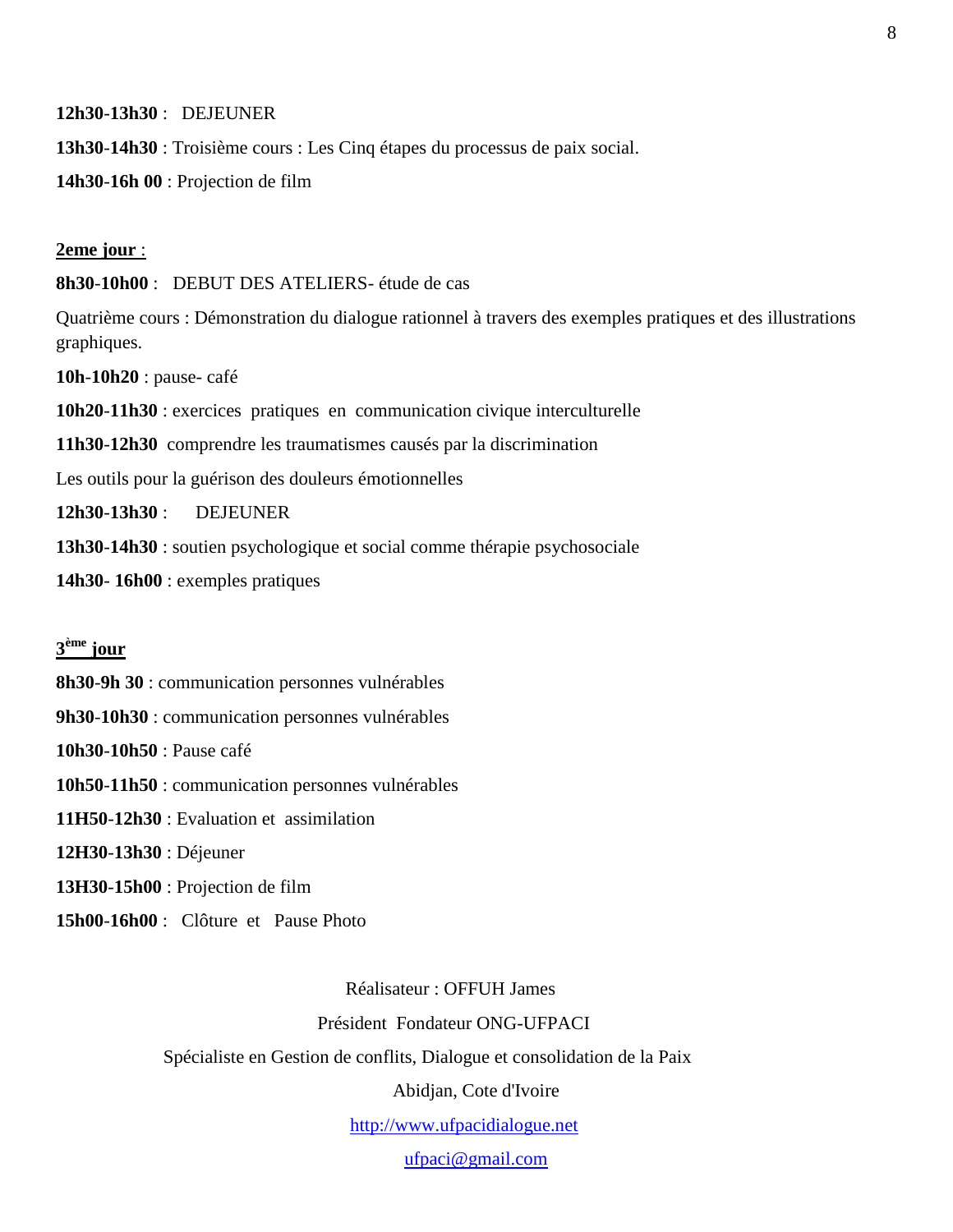





# **TRAINING SEMINAR on strategies to overcome stigmatization and rejection of the "other" through Social Dialogue**

Monday, Tuesday, Wednesday — July 21, 22, 23, 2014

## **THEME:** Strengthening mutual intercultural cooperation and understanding

**OBJECTIVE:** Training mediators for the resolution of conflicts

- 1. Learn to master respect for others in conflict situations.
- 2. Learn techniques to disarm an enemy in a conflict situation.
- 3. Learn to avoid discrimination in one's society and in schools, and to transform enemies into partners, and confrontational situations into cooperative ones.

## **DAY ONE**

8:30 - 9:00 Welcome participants

## 9:00 - 9:30 **Opening ceremony:**

- 1. Welcome by the UNESCO representative in Abidjan (30 min)
- 2. Statement by the representative of MENET -- Ministry of National and Technical Education (15 min)
- 3. Meeting overview (15 min)

9:30 - 9:50 Introduction of activities already carried out by the NGO UFPACI

9:50 - 10:10 Coffee break

## 10:10 - 11:00 **First Course:**

- 1. Dynamics of intercultural dialogue in the prevention of violent conflict and in dependable peace building
- 2. Understanding the attributes of social dialogue

11:20 - 12:30 **Second course:** Dialogue Guidelines -- Replacing the word Confrontation with the word Cooperation

- 1. Why Dialogue?
- 2. Communication
- 3. Engagement
- 4. The difference between Dialogue and Debate
- 5. Listen. Speak. Discover.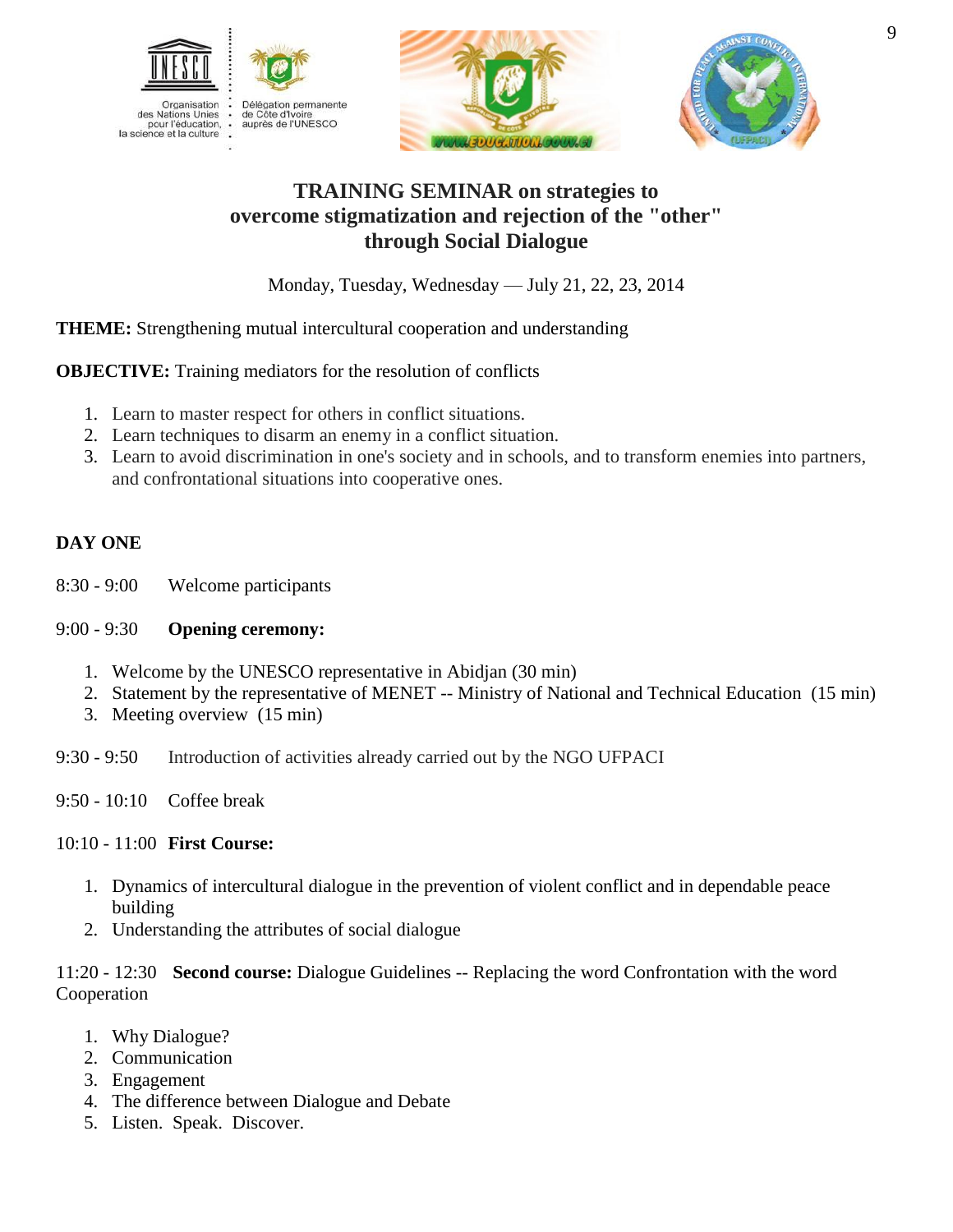12:30 - 1:30 LUNCH

1:30 - 2:30 **Third Course:** The Five Stages of the Public Peace Process

2:30 - 4:00 Film: *Dozos-Guere Dialogue-Reconciliation Encounter in Duekoue*

#### **DAY TWO**

8:30 - 10:00 START OF WORKSHOPS - Case study

**Fourth Course:** Demonstration of dialogue rationale with practical examples and graphic illustrations

10:00 - 10:20 Coffee break

- 10:20 11:30 Practical exercises in civil intercultural communication
- 11:30 12:30 Understanding the traumas caused by discrimination

Tools to heal emotional wounds include (1) empathic listening, (2) patience, (3) equal inclusiveness, and (4) other acts that dignify everyone.

- 12:30 1:30 LUNCH
- 1:30 2:30 Psychological and social support as psychosocial therapy
- 2:30 4:00 Practical examples

Successful experiences include (1) a safe place for deep heart-to-heart communication, (2) meal sharing, (3) conscious listening to learn from the victim's personal story narratives, and (4) indoor and outdoor theatrical, dance, and sports events.

#### **DAY THREE**

8:30 - 9:30 Communicating with vulnerable (at risk) individuals

HIV-positive victim-educator exemplar narrates her or his personal life experience and how those living with HIV/AIDS are stigmatized and rejected unnecessarily.

9:30 -10:30 Communicating with vulnerable (at risk) individuals

Another physically handicapped victim-educator communicates about one's personal experiences living with a physical disability and being shunned and excluded.

10:30 - 10:50 Coffee break

10:50 - 11:50 Communicating with vulnerable (at risk) individuals